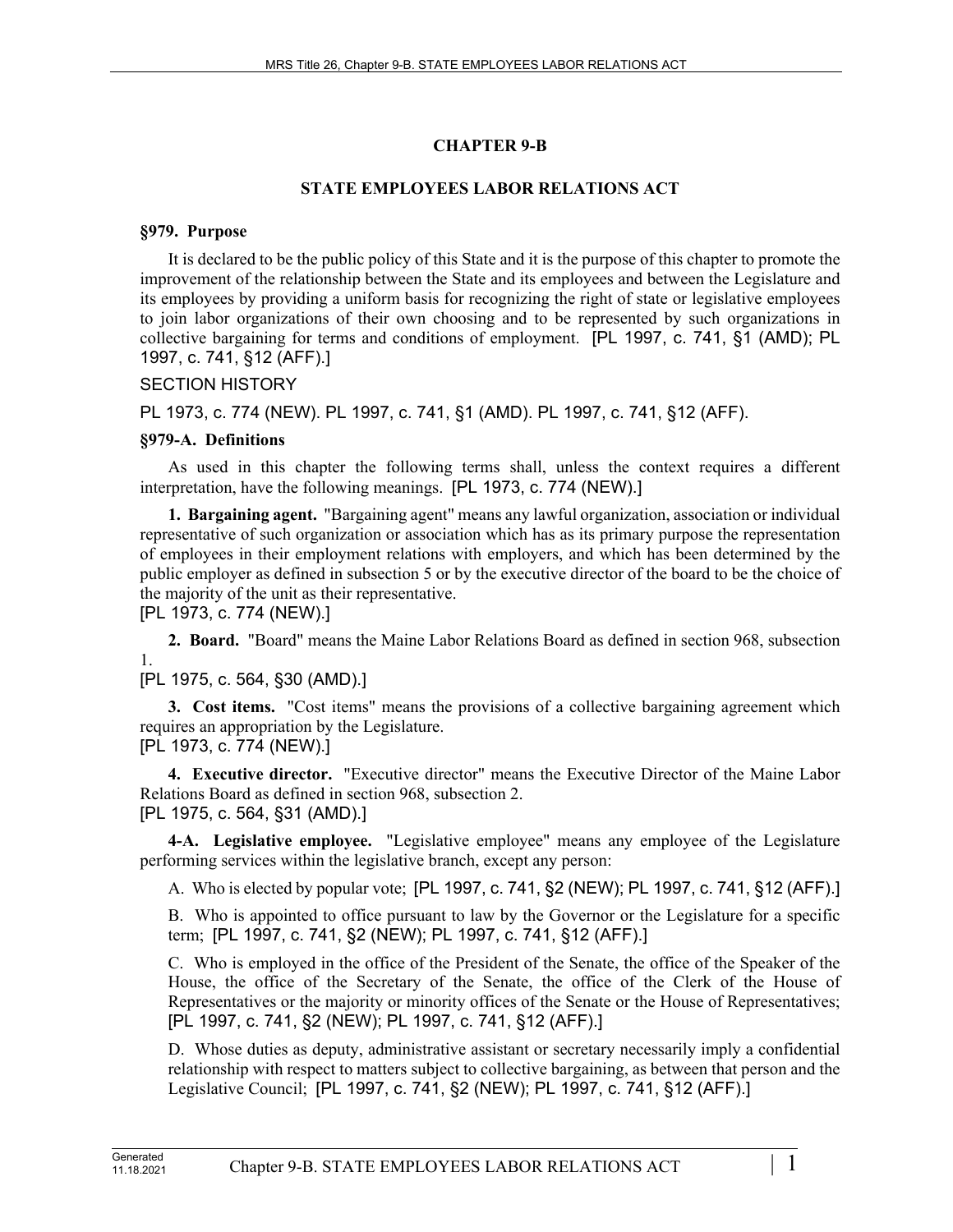E. Who is a temporary, on-call employee; or [PL 1997, c. 741, §2 (NEW); PL 1997, c. 741, §12 (AFF).]

F. Who has been employed less than 30 days. [PL 1997, c. 741, §2 (NEW); PL 1997, c. 741, §12 (AFF).]

[PL 1997, c. 741, §2 (NEW); PL 1997, c. 741, §12 (AFF).]

**5. Public employer.** "Public employer" means, with respect to the executive branch, all the departments, agencies and commissions of the executive branch of the State of Maine, represented by the Governor or the Governor's designee. In the furtherance of this chapter, the State is considered a single employer and employment relations, policies and practices throughout the state service must be as consistent as practicable. With respect to state employees, it is the responsibility of the executive branch to negotiate collective bargaining agreements and to administer such agreements. To coordinate the employer position in the negotiation of agreements, the Legislative Council or its designee shall maintain close liaison with the Governor or the Governor's designee representing the executive branch relative to the negotiation of cost items in any proposed agreement. The Governor is responsible for the employer functions of the executive branch under this chapter, and shall coordinate its collective bargaining activities with operating agencies on matters of agency concern. It is the responsibility of the legislative branch to act upon those portions of tentative agreements negotiated by the executive branch that require legislative action.

"Public employer" means, with respect to the legislative branch, all offices or agencies of the Legislature represented by the Legislative Council or its designee. With respect to legislative employees, the Legislative Council shall negotiate and administer collective bargaining agreements. The Legislative Council or its designee is responsible for the employer functions of the legislative branch under this chapter.

With respect to the executive branch, the Bureau of Human Resources, through the Commissioner of Administrative and Financial Services, shall act as directed by the Governor to:

A. Develop and execute employee relations' policies, objectives and strategies consistent with the overall objectives of the Governor; [PL 1981, c. 289, §11 (NEW).]

B. Conduct negotiations with certified and recognized bargaining agents under applicable statutes; [PL 1981, c. 289, §11 (NEW).]

C. Administer and interpret collective bargaining agreements, and coordinate and direct agency activities as necessary to promote consistent policies and practices; [PL 1981, c. 289, §11 (NEW).]

D. Represent the State in all bargaining unit determinations, elections, prohibited practice complaints and any other proceedings growing out of employee relations and collective bargaining activities; [PL 1981, c. 289, §11 (NEW).]

E. Coordinate the compilation of all data and information needed for the development and evaluation of employee relations' programs and in the conduct of negotiations; [PL 1981, c. 289, §11 (NEW).]

F. Coordinate the State's resources as needed to represent the State in negotiations, mediation, factfinding, arbitration and other proceedings; and [PL 1997, c. 741, §3 (AMD); PL 1997, c. 741, §12 (AFF).]

G. Provide staff advice on employee relations to the various departments and agencies of State Government, including providing for necessary supervisory and managerial training. [PL 1981, c. 289, §11 (NEW).]

11.18.2021

All state departments and agencies shall provide such assistance, services and information as required by the Governor's office, or the Bureau of Human Resources, and shall take such administrative or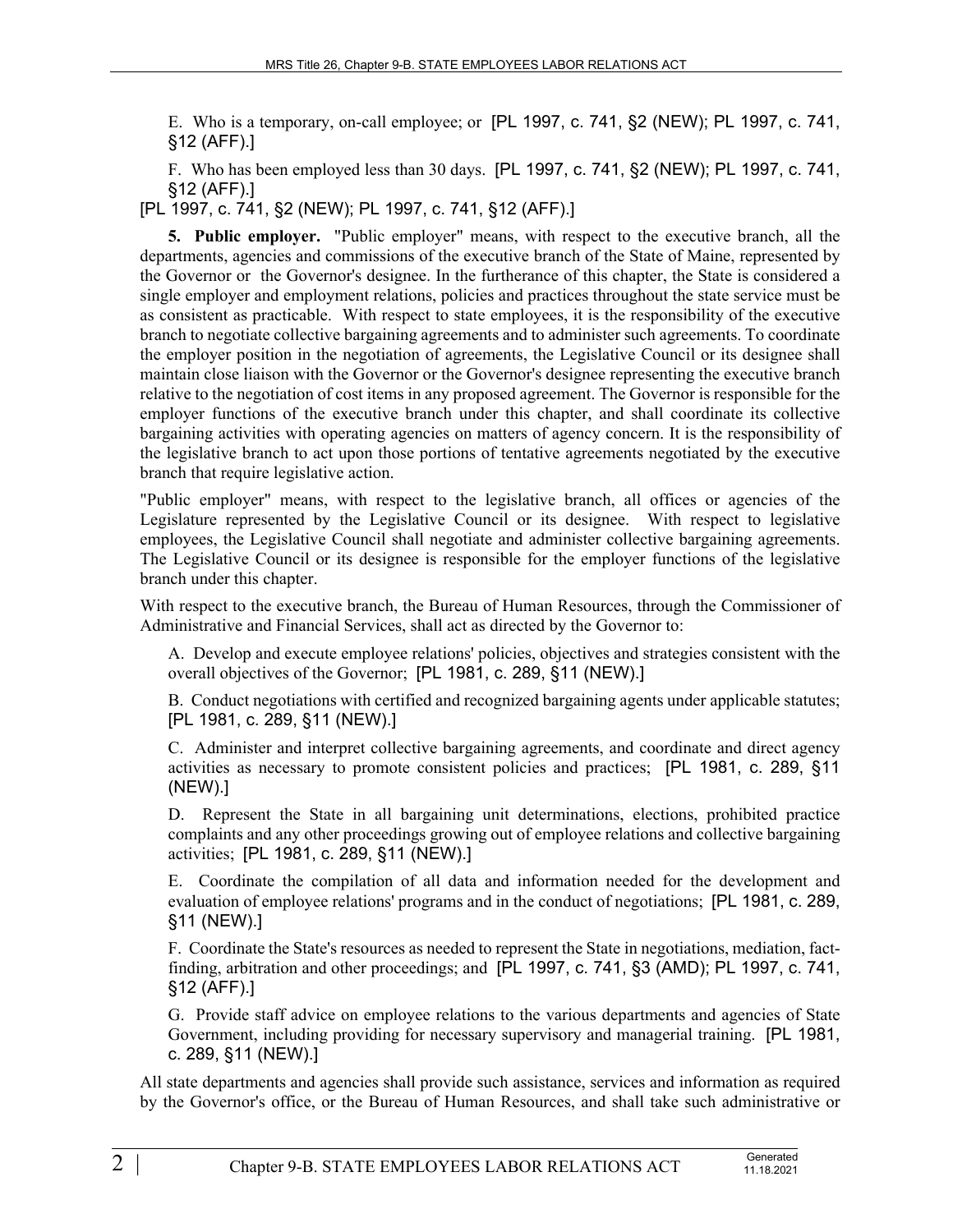other action as may be necessary to implement and administer the provisions of any binding agreement between the State and employee organizations entered into under law. [PL 2007, c. 240, Pt. HH, §14 (AMD).]

**6. State employee.** "State employee" means any employee of the State of Maine performing services within the executive department except any person:

A. Elected by popular vote; or [PL 1973, c. 774 (NEW).]

B. Appointed to office pursuant to statute, ordinance or resolution for a specified term by the Governor or by a department head or body having appointive power within the executive department; or [PL 1973, c. 774 (NEW).]

C. Whose duties necessarily imply a confidential relationship with respect to matters subject to collective bargaining as between such person and the Governor, a department head, body having appointive power within the executive department or any other official or employee excepted by this section; or [PL 1981, c. 381, §1 (AMD).]

D. Who is a department or division head appointed to office pursuant to statute, ordinance or resolution for an unspecified term by the Governor or by a body having appointive power within the executive department; or [PL 1973, c. 774 (NEW).]

E. Who has been employed less than 6 months; or [PL 1973, c. 774 (NEW).]

F. Who is a temporary, seasonal or on-call employee; or [PL 1973, c. 774 (NEW).]

G. Who is serving as a member of the State Militia or National Guard; or [PL 1981, c. 381, §1 (AMD).]

H. Who is a staff attorney, assistant attorney general or deputy attorney general in the Department of Attorney General; or [PL 1981, c. 381, §2 (AMD).]

I. Who is appointed to a major policy-influencing position as designated by Title 5, chapter 71; or [PL 1985, c. 785, Pt. A, §99 (AMD).]

J. Who substantially participates in the formulation and effectuation of policy in a department or agency or has a major role, other than a typically supervisory role, in the administration of a collective bargaining agreement in a department or agency; or [PL 1997, c. 773, §2 (AMD); PL 1997, c. 773, §§7, 8 (AFF).]

K. Who is a prisoner employed by a public employer during the prisoner's term of imprisonment, except for prisoners who are in a work release program or supervised community confinement pursuant to Title 34‑A, section 3036‑A. [PL 2013, c. 133, §22 (AMD).]

L. [PL 1997, c. 773, §4 (RP); PL 1997, c. 773, §§7, 8 (AFF).] [PL 2013, c. 133, §22 (AMD).]

# SECTION HISTORY

PL 1973, c. 774 (NEW). PL 1975, c. 564, §§30,31 (AMD). PL 1977, c. 642 (AMD). PL 1981, c. 289, §11 (AMD). PL 1981, c. 381, §§1-3 (AMD). PL 1985, c. 785, §§A98,99 (AMD). PL 1989, c. 654, §§3,4,13 (AMD). PL 1991, c. 780, §Y121 (AMD). PL 1997, c. 668, §§4-6 (AMD). PL 1997, c. 741, §§2,3 (AMD). PL 1997, c. 741, §12 (AFF). PL 1997, c. 773, §§2-4 (AMD). PL 1997, c. 773, §§7,8 (AFF). PL 2007, c. 240, Pt. HH, §14 (AMD). PL 2009, c. 142, §12 (AMD). PL 2013, c. 133, §22 (AMD).

**§979-B. Right of state employees or legislative employees to join or refrain from joining labor organizations; prohibition**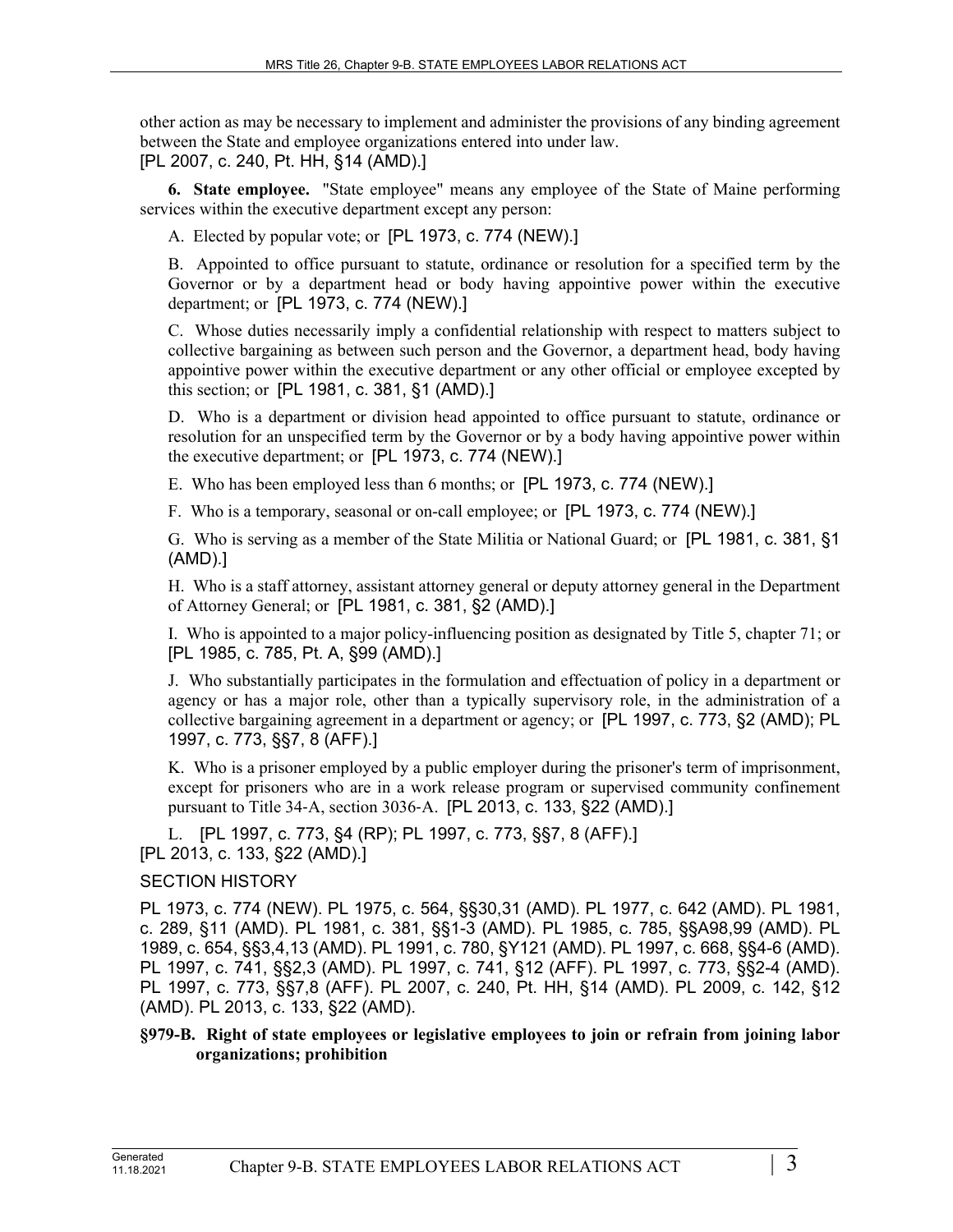A person may not directly or indirectly interfere with, intimidate, restrain, coerce or discriminate against a state or legislative employee or a group of employees in the free exercise of their rights, given by this section, to voluntarily: [PL 2007, c. 415, §6 (RPR).]

**1. Join a union.** Join, form and participate in the activities of organizations of their own choosing for the purposes of representation and collective bargaining or in the free exercise of any other right under this chapter; or

### [PL 2007, c. 415, §6 (NEW).]

**2. Not join a union.** Refrain from joining or participating in the activities of organizations for the purposes of representation and collective bargaining, except that an employee may be required to pay to the organization that is the bargaining agent for the employee a service fee that represents the employee's pro rata share of those expenditures that are germane to the organization's representational activities.

### [PL 2007, c. 415, §6 (NEW).]

SECTION HISTORY

PL 1973, c. 774 (NEW). PL 1997, c. 741, §4 (AMD). PL 1997, c. 741, §12 (AFF). PL 2007, c. 415, §6 (RPR).

### **§979-C. Prohibited acts of the public employer, state employees and state employee organizations**

**1. Public employer prohibitions.** The public employer, its representatives and agents are prohibited from:

A. Interfering with, restraining or coercing employees in the exercise of the rights guaranteed in section 979-B; [PL 1973, c. 774 (NEW).]

B. Encouraging or discouraging membership in any employee organization by discrimination in regard to hire or tenure of employment or any term or condition of employment; [PL 1973, c. 774 (NEW).]

C. Dominating or interfering with the formation, existence or administration of any employee organization; [PL 1973, c. 774 (NEW).]

D. Discharging or otherwise discriminating against an employee because he has signed or filed any affidavit, petition or complaint or given any information or testimony under this chapter; [PL 1973, c. 774 (NEW).]

E. Refusing to bargain collectively with the bargaining agent of its employees as required by section 979-D; [PL 1973, c. 774 (NEW).]

F. Blacklisting of any employee organization or its members for the purpose of denying them employment; [PL 2007, c. 415, §7 (AMD).]

G. Requiring an employee to join a union, employee association or bargaining agent as a member; and [PL 2007, c. 415, §8 (NEW).]

H. Terminating or disciplining an employee for not paying union dues or fees of any type. [PL 2007, c. 415, §9 (NEW).]

[PL 2007, c. 415, §§7-9 (AMD).]

**2. State and legislative employee prohibitions.** State and legislative employees, employee organizations, their agents, members and bargaining agents are prohibited from:

A. Interfering with, restraining or coercing employees in the exercise of the rights guaranteed in section 979‑B or the public employer in the selection of its representative for purposes of collective bargaining or the adjustment of grievances; [PL 1973, c. 774 (NEW).]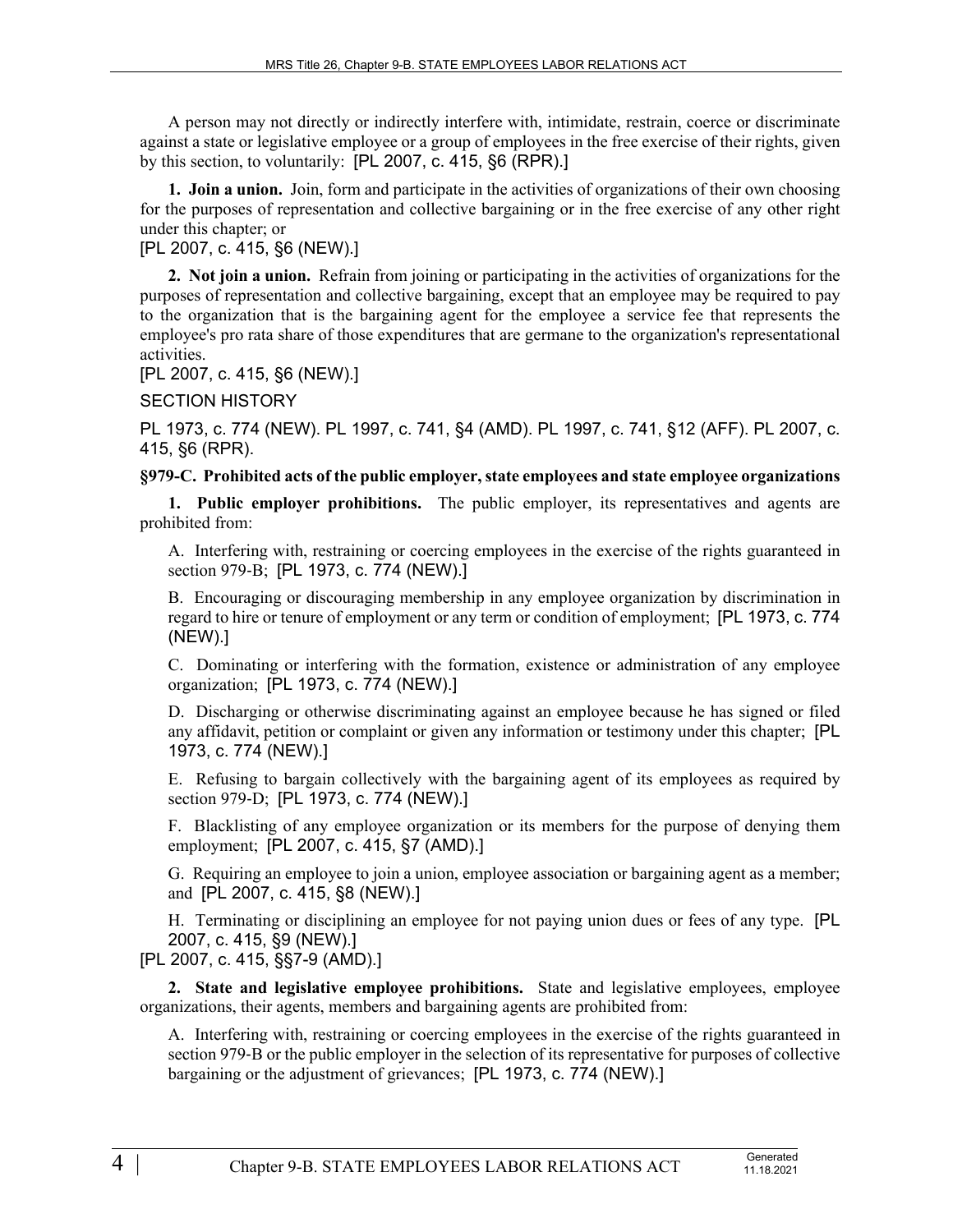B. Refusing to bargain collectively with the public employer as required by section 979-D; [PL] 1973, c. 774 (NEW).]

C. Engaging in:

(1) A work stoppage;

(2) A slowdown;

(3) A strike; or

(4) The blacklisting of the public employer for the purpose of preventing it from filling employee vacancies. [PL 1973, c. 774 (NEW).]

[PL 1997, c. 741, §5 (AMD); PL 1997, c. 741, §12 (AFF).]

**3. Violations.** Violations of this section shall be processed by the board in the manner provided in section 979‑H.

[PL 1973, c. 774 (NEW).]

SECTION HISTORY

PL 1973, c. 774 (NEW). PL 1997, c. 741, §5 (AMD). PL 1997, c. 741, §12 (AFF). PL 2007, c. 415, §§7-9 (AMD).

### **§979-D. Obligation to bargain**

**1. Negotiations.** On and after January 1, 1975, it shall be the obligation of the public employer and the bargaining agent to bargain collectively. "Collective bargaining" means, for the purpose of this chapter, their mutual obligation:

A. To meet at reasonable times; [PL 1973, c. 774 (NEW).]

B. To meet within 10 days after receipt of written notice from the other party requesting a meeting for collective bargaining purposes, provided the parties have not otherwise agreed in a prior written contract; [PL 1973, c. 774 (NEW).]

C. To execute in writing any agreements arrived at, the term of any such agreement to be subject to negotiation but shall not exceed 3 years; [PL 1987, c. 33 (AMD).]

D. To participate in good faith in the mediation, fact finding and arbitration procedures required by this section; and [PL 1985, c. 289 (AMD).]

E. To confer and negotiate in good faith:

(1) To confer and negotiate in good faith with respect to wages, hours, working conditions and contract grievance arbitration, except that by such obligation neither party shall be compelled to agree to a proposal or be required to make a concession. All matters relating to the relationship between the employer and employees shall be the subject of collective bargaining, except those matters which are prescribed or controlled by public law. Such matters appropriate for collective bargaining to the extent they are not prescribed or controlled by public law include but are not limited to:

(a) Wage and salary schedules to the extent they are inconsistent with rates prevailing in commerce and industry for comparable work within the State;

- (b) Work schedules relating to assigned hours and days of the week;
- (c) Use of vacation or sick leave, or both;
- (d) General working conditions;
- (e) Overtime practices;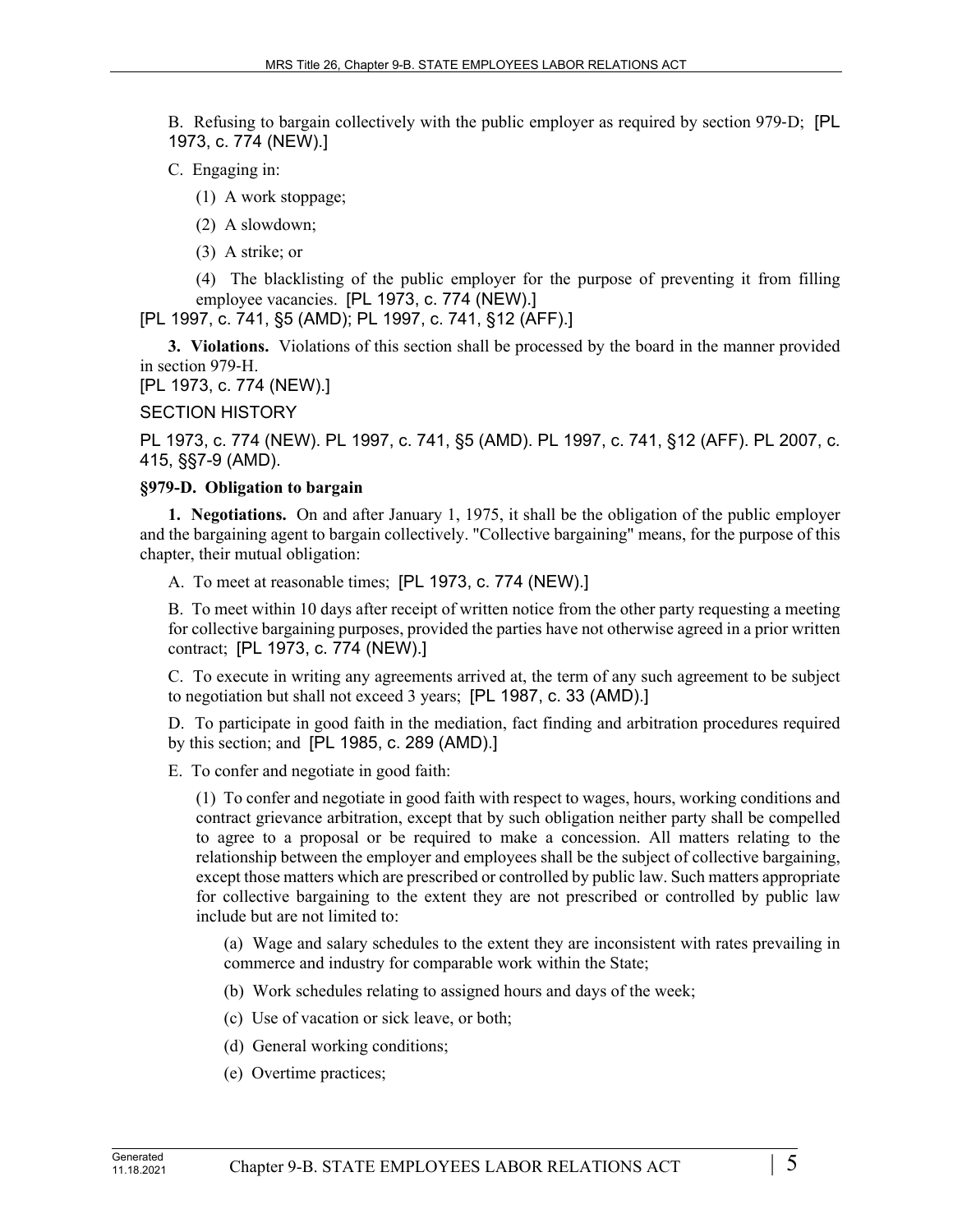(f) Rules for personnel administration, except the following: Rules relating to applicants for employment in state or legislative service and state classified employees in an initial probationary status, including any extensions thereof, provided such rules are not discriminatory by reason of an applicant's race, color, creed, sex or national origin;

(g) Compensation system for state and legislative employees, which is defined as:

(i) Guide charts, if any, and job evaluation factors, including factor language and factor weights, used to evaluate jobs for pay purposes;

- (ii) Job point to pay grade conversion tables;
- (iii) The number of and spread between pay steps within pay grades;
- (iv) The number of and spread between pay grades within the system; and

(v) Temporary payment of recruitment and retention stipends, provided the stipends are allowed under Civil Service Law;

(h) The nature of and procedures governing appeals of the allocation or reallocation of job classifications to pay grades resulting from any revisions to the compensation system; and

(i) Implementation of any revisions to the compensation system.

(2) Subparagraph (1), shall not be construed to be in derogation of or contravene the spirit and intent of the merit system principles and personnel laws.

(3) Cost items shall be submitted for inclusion in the Governor's next operating budget within 10 days after the date on which the agreement is ratified by the parties. If the Legislature rejects any of the cost items submitted to it, all cost items submitted shall be returned to the parties for further bargaining. Cost items related to a collective bargaining agreement reached under this chapter and submitted to the Legislature for its approval under this subparagraph shall not be submitted in the same legislation that contains cost items for employees exempted from the definition of "state employee" under section 979‑A, subsection 6, and employees of the legislative branch, except that cost items for those employees exempted under section 979‑A, subsection 6, paragraphs E and F, need not be excluded.

(4) Collective bargaining over the subjects described in subparagraph (1), divisions (g), (h) and (i), is subject to the following.

(a) Subparagraph (1), division (g), shall not be construed to authorize any more than one system for evaluating jobs of state employees in bargaining units recognized under this chapter.

(b) Either the public employer or the bargaining agents may compel the other party to bargain collectively over the subjects described in subparagraph  $(1)$ , divisions  $(g)$ ,  $(h)$  and (i), provided that bargaining over those subjects may not be compelled by either the public employer or the bargaining agents sooner than 10 years after the parties' last agreement to revise the compensation system made pursuant to a demand to bargain.

(c) During the periods of time described in division (b), when the subjects described in subparagraph  $(1)$ , divisions  $(g)$ ,  $(h)$  and  $(i)$ , are not mandatory subjects of bargaining, they shall be permissive subjects of bargaining.

(d) Bargaining over the subjects described in subparagraph (1), divisions (g), (h) and (i), shall be conducted separately and apart from bargaining with individual bargaining agents over all other negotiable subjects and shall be conducted within a committee composed of representatives of management and of the bargaining units recognized under this chapter.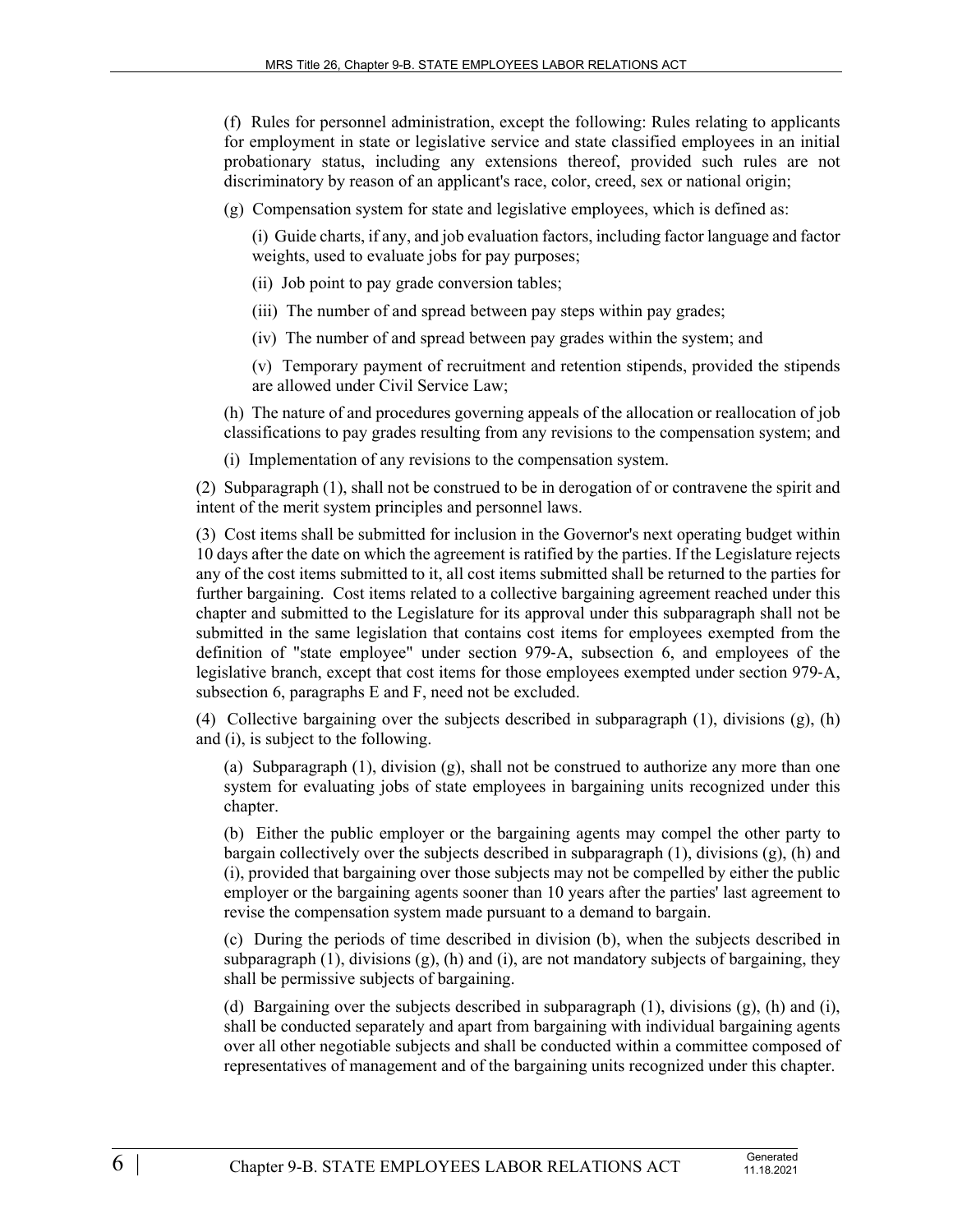(e) The labor representatives on the committee shall consist of equal numbers of representatives from each of the bargaining units recognized under this chapter. Each bargaining unit shall have one vote, regardless of the number of representatives, on any matter addressed by the committee. The labor position on any matter addressed by the committee shall be established by majority vote of the units recognized under this chapter. A majority vote of the units is necessary to initiate bargaining over the matters described in subparagraph  $(1)$ , divisions  $(g)$ ,  $(h)$  and  $(i)$ .

(f) Notwithstanding the time frame provided in subparagraph (3), cost items resulting from revisions to the compensation system may only be submitted to the Legislature for funding after all appeals from the allocation or reallocation of job classifications under the revised system have been finally decided. The cost items relating to an individual bargaining unit shall be submitted to the Legislature for funding as part of the next legislation submitted pursuant to subparagraph (3) to fund a collective bargaining agreement between the State and that bargaining unit.

(g) Bargaining over the subjects described in subparagraph  $(1)$ , divisions  $(g)$ ,  $(h)$  and  $(i)$ , shall be subject to the dispute resolution procedures of subsections 2, 3 and 4. For purposes of subsection 4, paragraph D, controversies over the subjects described in subparagraph (1), divisions (g), (h) and (i), shall be deemed "controversies over salaries."

(5) Nothing in this chapter may be construed to exclude from the scope of collective bargaining the subjects described in subparagraph (1), divisions (g), (h) and (i). [PL 1997, c. 741, §6 (AMD); PL 1997, c. 741, §12 (AFF).]

[PL 1997, c. 741, §6 (AMD); PL 1997, c. 741, §12 (AFF).]

# **2. Mediation.**

A. It is the declared policy of the State to provide full and adequate facilities for the settlement of disputes between the employer and employees or their representatives and other disputes subject to settlement through mediation. [PL 1975, c. 564, §32 (AMD).]

B. Mediation procedures as provided by section 965, subsection 2, shall be followed whenever either party to a controversy requests such services prior to arbitration, or at any time on motion of the Maine Labor Relations Board or its executive director. [PL 1975, c. 564, §32 (AMD).]

C. The employer, union or employees involved in collective bargaining shall notify the Executive Director of the Maine Labor Relations Board, in writing, at least 30 days prior to the expiration of a contract, or 30 days prior to entering into negotiations for a first contract between the employer and the employees, or whenever a dispute arises between the parties threatening interruption of work, or under both conditions. [PL 1975, c. 564, §32 (AMD).]

D. Any information disclosed by either party to a dispute to the panel or any of its members in the performance of this subsection shall be privileged. [PL 1973, c. 774 (NEW).]

[PL 1975, c. 564, §32 (AMD).]

# **3. Fact-finding.**

A. If the parties, either with or without the services of a mediator, are unable to effect a settlement of their controversy, they may jointly agree either to call upon the Maine Labor Relations Board for fact-finding services with recommendations or to pursue some other mutually acceptable factfinding procedure, including use of the Federal Mediation and Conciliation Service or the American Arbitration Association according to their respective procedures, rules and regulations. [PL 1975, c. 564, §33 (AMD).]

B. If the parties do not jointly agree to call upon the Maine Labor Relations Board or to pursue some other procedure, either party to the controversy may request the executive director to assign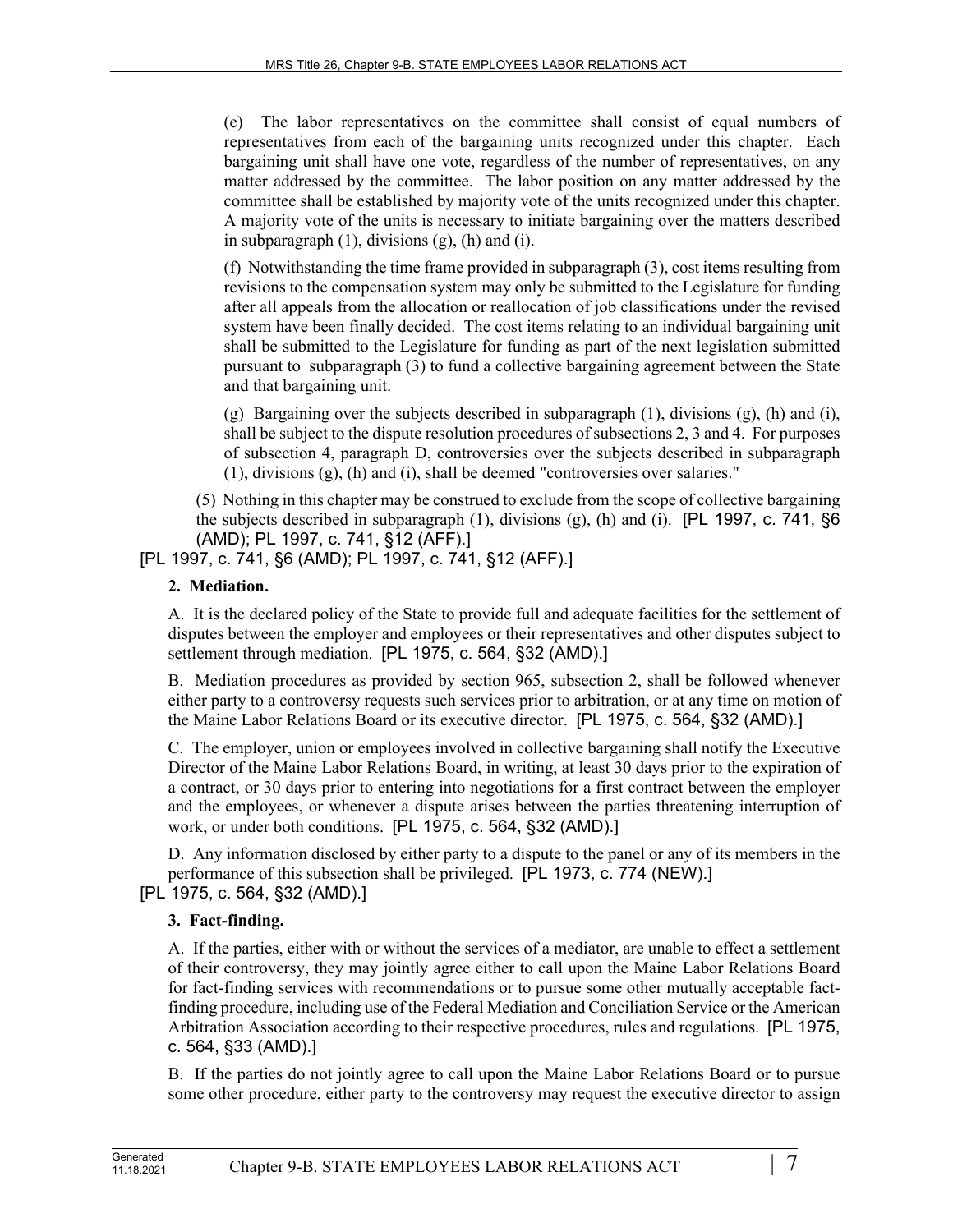a fact-finding panel. If so requested, the executive director shall appoint a fact-finding panel, ordinarily of 3 members, in accordance with rules and procedures prescribed by the board for making such appointments. [PL 1975, c. 564, §34 (AMD).]

C. The fact-finding proceedings shall be as provided by section 965, subsection 3. [PL 1973, c. 774 (NEW).]

[PL 1975, c. 564, §§33, 34 (AMD).]

### **4. Arbitration.**

A. In addition to the 30-day period referred to in section 965, subsection 3, the parties shall have 15 more days, making a total of 45 days from the submission of findings and recommendations, in which to make a good faith effort to resolve their controversy. [PL 1973, c. 774 (NEW).]

B. If the parties have not resolved their controversy by the end of said 45-day period, either party may petition the board to initiate compulsory final and binding arbitration of the negotiations impasse. On receipt of the petition, the executive director of the board shall investigate to determine if an impasse has been reached. If he so determines, he shall issue an order requiring arbitration and requesting the parties to select one or more arbitrators. If the parties within 10 days after the issuance of the order have not selected an arbitrator or a Board of Arbitration, the board shall then order each party to select one arbitrator, and if these 2 arbitrators cannot in 5 days select a 3rd neutral arbitrator, the board shall submit a list from which the parties may alternately strike names until a single name is left, who shall be appointed by the board as arbitrator. [PL 1973, c. 774 (NEW).]

C. In reaching a decision under this paragraph, the arbitrator shall consider the following factors:

(1) The interests and welfare of the public and the financial ability of the State Government to finance the cost items proposed by each party to the impasse;

(2) Comparison of the wages, hours and working conditions of the employees involved in the arbitration proceeding with the wages, hours and working conditions of other employees performing similar services in public and private employment in other jurisdictions competing in the same labor market;

(3) The over-all compensation presently received by the employees including direct wage compensation, vacation, holidays and excused time, insurance and pensions, medical and hospitalization benefits, the continuity and stability of employment, and all other benefits received;

(4) Such other factors not confined to the foregoing, which are normally and traditionally taken into consideration in the determination of wages, hours and working conditions through voluntary collective bargaining, mediation, fact-finding, arbitration or otherwise between the parties, in the public service or in private employment, including the average consumer price index;

(5) The need of State Government and the Legislature for qualified employees;

(6) Conditions of employment in similar occupations outside State Government or the legislative branch;

(7) The need to maintain appropriate relationships between different occupations in State Government or in the legislative branch; and

(8) The need to establish fair and reasonable conditions in relation to job qualifications and responsibilities. [PL 1997, c. 741, §7 (AMD); PL 1997, c. 741, §12 (AFF).]

D. With respect to controversies over salaries, pensions and insurance, the arbitrator will recommend terms of settlement and may make findings of fact. Such recommendations and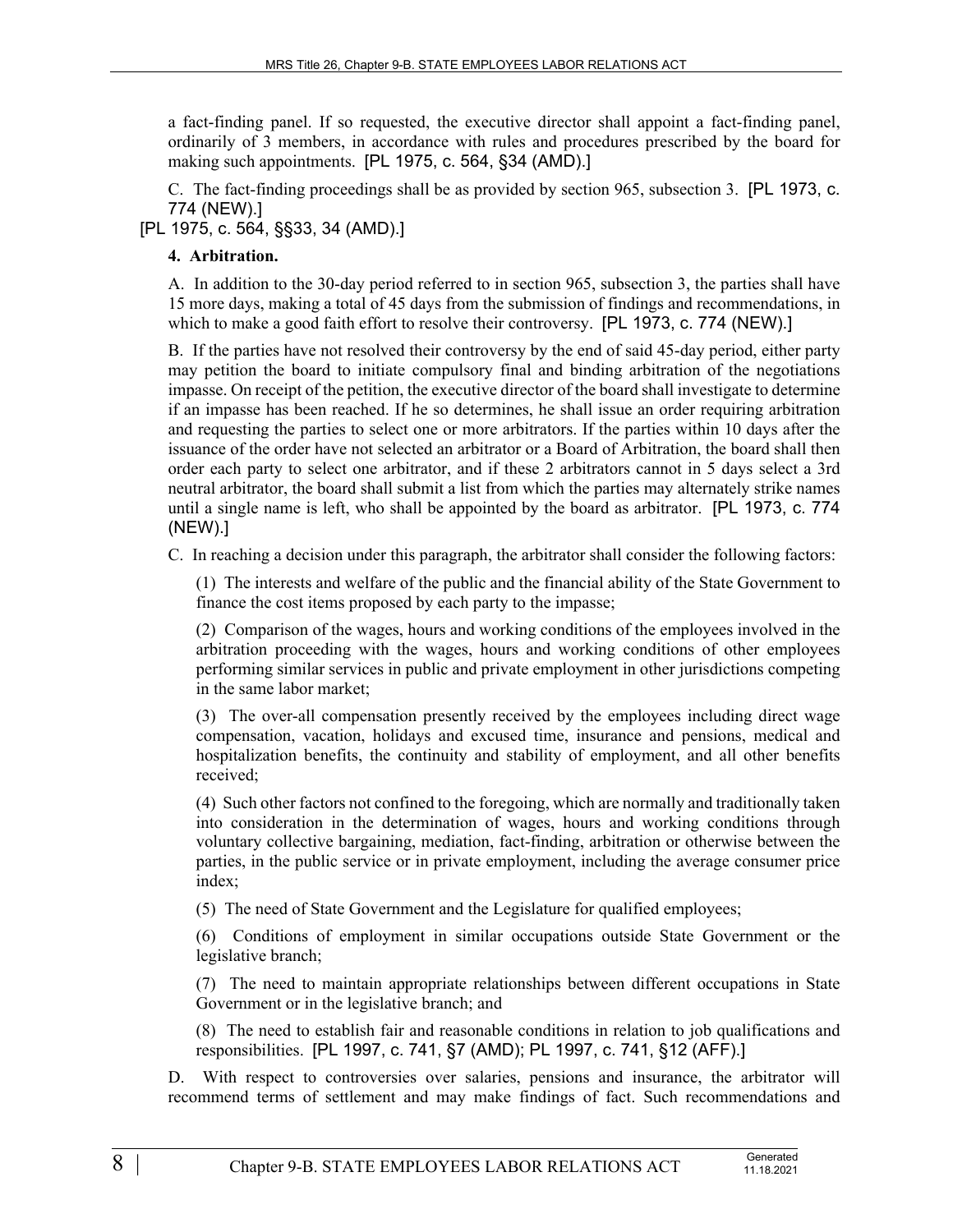findings shall be advisory and shall not be binding upon the parties. The determination by the arbitrator on all other issues shall be final and binding on the parties. [PL 1973, c. 774 (NEW).]

E. The arbitrator shall have a period of 30 days from the termination of the hearing in which to submit his report to the parties and to the board, unless the aforesaid time limitation shall be extended by the executive director. [PL 1973, c. 774 (NEW).]

[PL 1997, c. 741, §7 (AMD); PL 1997, c. 741, §12 (AFF).]

**5. Costs.** The costs for the services of the mediator, the members of the fact-finding board and of the neutral arbitrator or arbitrators including, if any, per diem expenses, and actual and necessary travel and subsistence expenses and the costs of hiring the premises where any mediation, fact-finding or arbitration proceedings are conducted, must be shared equally by the parties to the proceedings. All other costs must be assumed by the party incurring them.

[PL 1991, c. 622, Pt. O, §9 (AMD).]

SECTION HISTORY

PL 1973, c. 774 (NEW). PL 1975, c. 564, §§32-34 (AMD). PL 1979, c. 501, §3 (AMD). PL 1985, c. 289 (AMD). PL 1985, c. 785, §B117 (AMD). PL 1987, c. 33 (AMD). PL 1989, c. 596, §N4 (AMD). PL 1991, c. 622, §O9 (AMD). PL 1997, c. 741, §§6,7 (AMD). PL 1997, c. 741, §12 (AFF).

# **§979-E. Bargaining unit; how determined**

**1.** In the event of a dispute between the public employer and an employee or employees as to the appropriateness of a unit for purposes of collective bargaining or between the public employer and an employee or employees as to whether a supervisory or other position is included in the bargaining unit, the executive director or his designee shall make the determination, except that anyone excepted from the definition of state employee under section 979‑A may not be included in a bargaining unit. The executive director or his designee conducting unit determination proceedings shall have the power to administer oaths and to require by subpoena the attendance and testimony of witnesses, the production of books, records and other evidence relative or pertinent to the issues represented to them. In determining whether a supervisory position should be excluded from the proposed bargaining unit, the executive director or his designee shall consider, among other criteria, if the principal functions of the position are characterized by performing such management control duties as scheduling, assigning, overseeing and reviewing the work of subordinate employees, or performing such duties as are distinct and dissimilar from those performed by the employees supervised, or exercising judgment in adjusting grievances, applying other established personnel policies and procedures and in enforcing a collective bargaining agreement or establishing or participating in the establishment of performance standards for subordinate employees and taking corrective measures to implement those standards. [PL 1975, c. 697, §8 (AMD).]

**2.** In order to insure to employees the fullest freedom in exercising the rights guaranteed by this chapter, to insure a clear and identifiable community of interest among employees concerned, and to avoid excessive fragmentation among bargaining units in State Government, the executive director of the board or his designee shall decide in each case the unit appropriate for purposes of collective bargaining.

# [PL 1975, c. 612, §1 (AMD).]

**3. Unit clarification.** Where there is a certified or currently recognized bargaining representative and where the circumstances surrounding the formation of an existing bargaining unit are alleged to have changed sufficiently to warrant modification in the composition of that bargaining unit, any public employer or any recognized or certified bargaining agent may file a petition for a unit clarification, provided that the parties are unable to agree on appropriate modifications and there is no question concerning representation.

[PL 1975, c. 697, §9 (NEW).]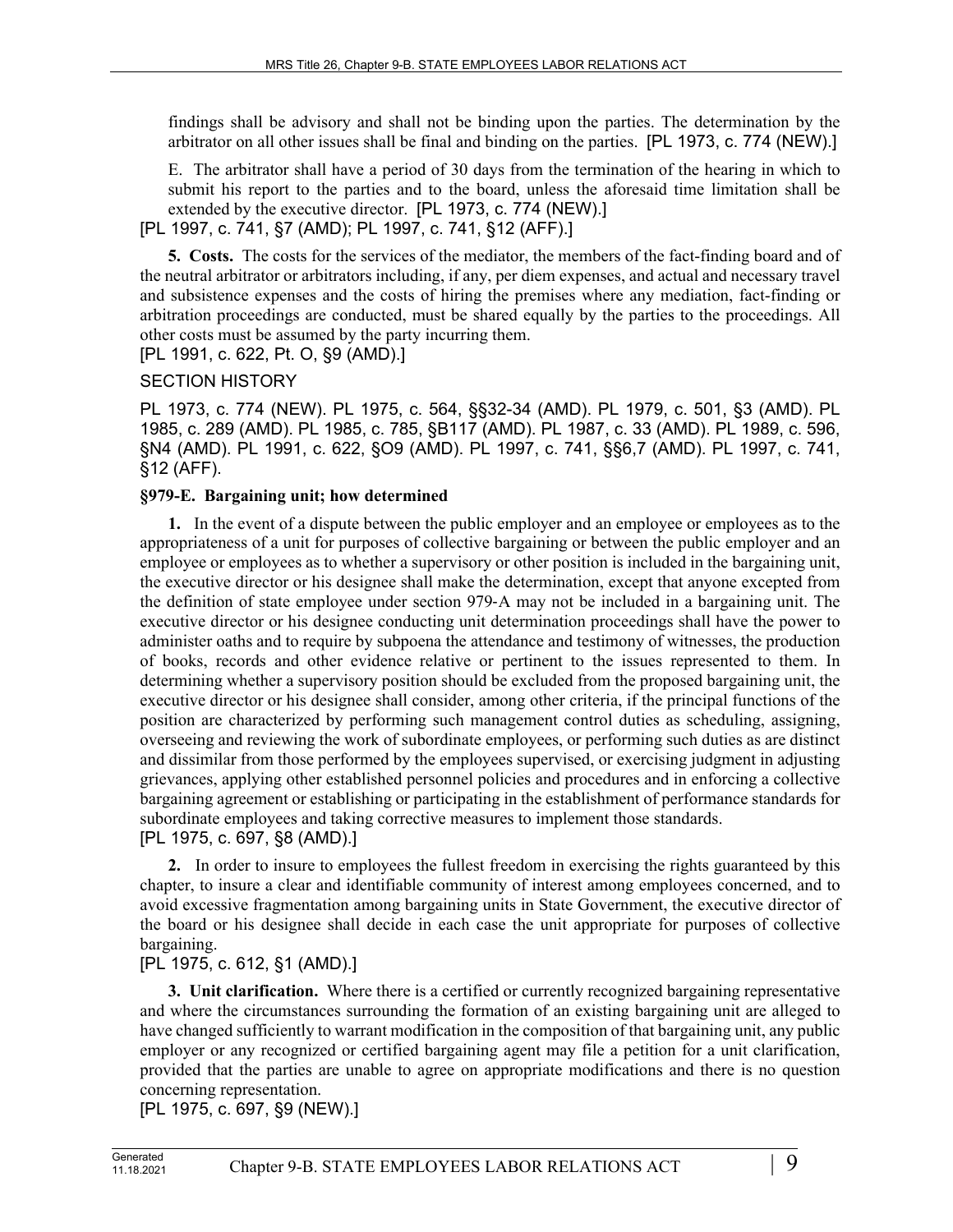### SECTION HISTORY

### PL 1973, c. 774 (NEW). PL 1975, c. 612, §1 (AMD). PL 1975, c. 697, §§8,9 (AMD).

#### **§979-F. Determination of bargaining agent**

**1. Voluntary recognition.** Any state employee organization may file a request with the public employer alleging that a majority of the state employees in an appropriate bargaining unit wish to be represented for the purpose of collective bargaining between the public employer and the employees' organization. Such request shall describe the grouping of jobs or positions which constitute the unit claimed to be appropriate and shall include a demonstration of majority support. Such request for recognition shall be granted by the public employer unless the public employer desires that an election determine whether the organization represents a majority of the members in the bargaining unit. [PL 1973, c. 774 (NEW).]

#### **2. Elections.**

A. The executive director of the board or his designee upon signed request of a public employer alleging that one or more state employees or state employee organizations have presented to it a claim to be recognized as the representative of a bargaining unit of state employees, or upon signed petition of at least 30% of a bargaining unit of state employees that they desire to be represented by an organization, shall conduct a secret ballot election to determine whether the organization represents a majority of the members of the bargaining unit. Such an election may be conducted at suitable work locations or through the United States mail provided, nevertheless, that the procedures adopted and employed by the Maine Labor Relations Board shall maintain the anonymity of the voter from both the employee organizations and the management representatives involved. [PL 1975, c. 612, §2 (AMD).]

B. The ballot shall contain the name of such organization and that of any other organization showing written proof of at least 10% representation of the state employees within the unit, together with a choice for any state employee to designate that he does not desire to be represented by any bargaining agent. Where more than one organization is on the ballot and no one of the 3 or more choices receives a majority vote of the state employees voting, a run-off election shall be held. The run-off ballot shall contain the 2 choices which received the largest and 2nd largest number of votes. When an organization receives the majority of votes of those voting, the executive director of the board shall certify it as the bargaining agent. The bargaining agent certified as representing a bargaining unit shall be recognized by the public employer as the sole and exclusive bargaining agent for all of the employees in the bargaining unit unless and until a decertification election by secret ballot shall be held and the bargaining agent declared by the executive director of the board as not representing a majority of the unit. [PL 1973, c. 774 (NEW).]

C. Whenever 30% of the employees in a certified bargaining unit petition for a bargaining agent to be decertified, the procedures for conducting an election on the question shall be the same as for representation as bargaining agent hereinbefore set forth. [PL 1973, c. 774 (NEW).]

D. No question concerning representation may be raised within one year of a certification or attempted certification. Where there is a valid collective bargaining agreement in effect, no question concerning unit or representation may be raised except during the period not more than 90 nor less than 60 days prior to the expiration date of the agreement. Unit clarification proceedings are not subject to this time limitation and may be brought at any time consistent with section 979-E, subsection 3. [PL 1981, c. 277 (AMD).]

E. The bargaining agent certified by the executive director of the board or his designee as the exclusive bargaining agent shall be required to represent all the public employees within the unit without regard to membership in the organization certified as bargaining agent, provided that any public employee at any time may present his grievance to the public employer and have such

11.18.2021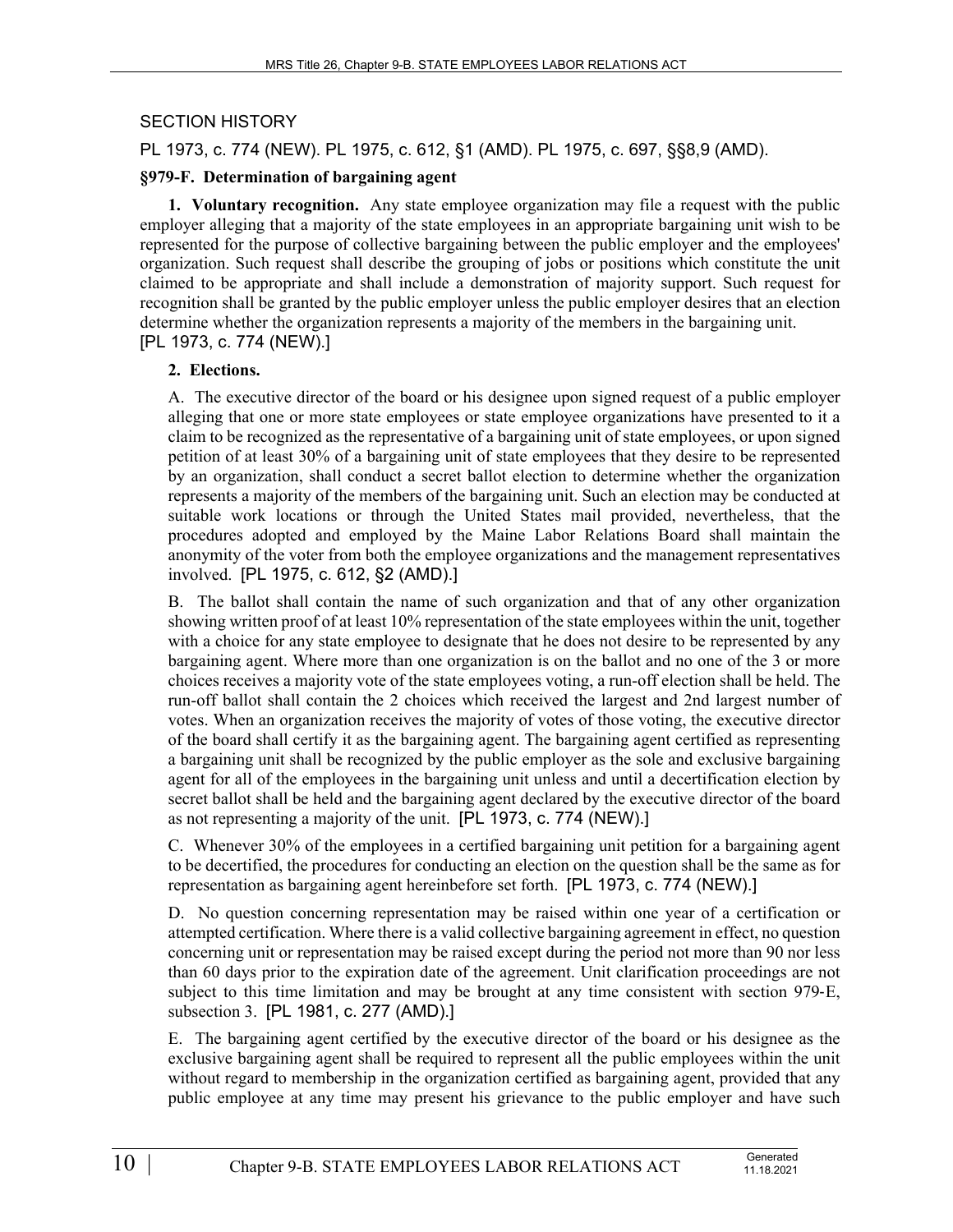grievance adjusted without the intervention of the bargaining agent, if the adjustment is not inconsistent with the terms of a collective bargaining agreement then in effect and if the bargaining agent's representative has been given reasonable opportunity to be present at any meeting of the parties called for the resolution of such grievance. [PL 1973, c. 774 (NEW).]

[PL 1981, c. 277 (AMD).]

# SECTION HISTORY

PL 1973, c. 774 (NEW). PL 1975, c. 564, §38 (AMD). PL 1975, c. 612, §§2,3 (AMD). PL 1981, c. 277 (AMD).

# **§979-G. Rule-making procedure and review of proceedings**

**1. Rule-making procedure.** Proceedings conducted under this chapter are subject to the rules and procedures of the board promulgated under section 968, subsection 3.

[PL 1993, c. 90, §4 (AMD).]

**2. Review of representation proceedings.** Any person aggrieved by any ruling or determination of the executive director under sections 979-E and 979-F may appeal, within 15 days of the announcement of the ruling or determination, except that in the instance of objections to the conduct of an election or challenged ballots the time period is 5 working days, to the Maine Labor Relations Board. Upon receipt of such an appeal, the board shall, within a reasonable time, hold a hearing, having first caused 7 days' notice in writing of the time and place of such hearing to be given to the aggrieved party, the labor organizations or bargaining agent and the public employer. The hearings and the procedures established in furtherance thereof must be in accordance with section 968. Decisions of the board made pursuant to this subsection are subject to review by the Superior Court under the Maine Rules of Civil Procedure, Rule 80C, in accordance with the standards specified in section 972, if the complaint is filed within 15 days of the date of issuance of the decision. The complaint must be served upon the board and all parties to the board proceeding by certified mail, return receipt requested.

# [PL 1993, c. 90, §4 (AMD).]

# SECTION HISTORY

PL 1973, c. 774 (NEW). PL 1975, c. 564, §35 (AMD). PL 1975, c. 697, §10 (AMD). PL 1991, c. 143, §4 (AMD). PL 1993, c. 90, §4 (AMD).

# **§979-H. Prevention of prohibited acts**

**1.** The board is empowered, as provided, to prevent any person, the public employer, any state employee, any legislative employee, any employee organization or any bargaining agent from engaging in any of the prohibited acts enumerated in section 979‑C. This power may not be affected by any other means of adjustment or prevention that has been or may be established by agreement, law or otherwise. [PL 1997, c. 741, §8 (AMD); PL 1997, c. 741, §12 (AFF).]

**2.** The public employer, any state employee, any legislative employee, any employee organization or any bargaining agent that believes that any person, the public employer, any state employee, any legislative employee, any employee organization or any bargaining agent has engaged in or is engaging in any such prohibited practice may file a complaint with the executive director of the board stating the charges in that regard. A complaint may not be filed with the executive director until the complaining party has served a copy thereof upon the party complained of. Upon receipt of such complaint, the executive director or the executive director's designee shall review the charge to determine whether the facts as alleged may constitute a prohibited act. If it is determined that the facts do not, as a matter of law, constitute a violation, the charge must be dismissed by the executive director, subject to review by the board. If a formal hearing is considered necessary by the executive director or by the board, the executive director shall serve upon the parties to the complaint a notice of the prehearing conference and of the hearing before the board. The notice must designate the time and place of hearing for the prehearing conference or the hearing, as appropriate, provided that no hearing may be held based upon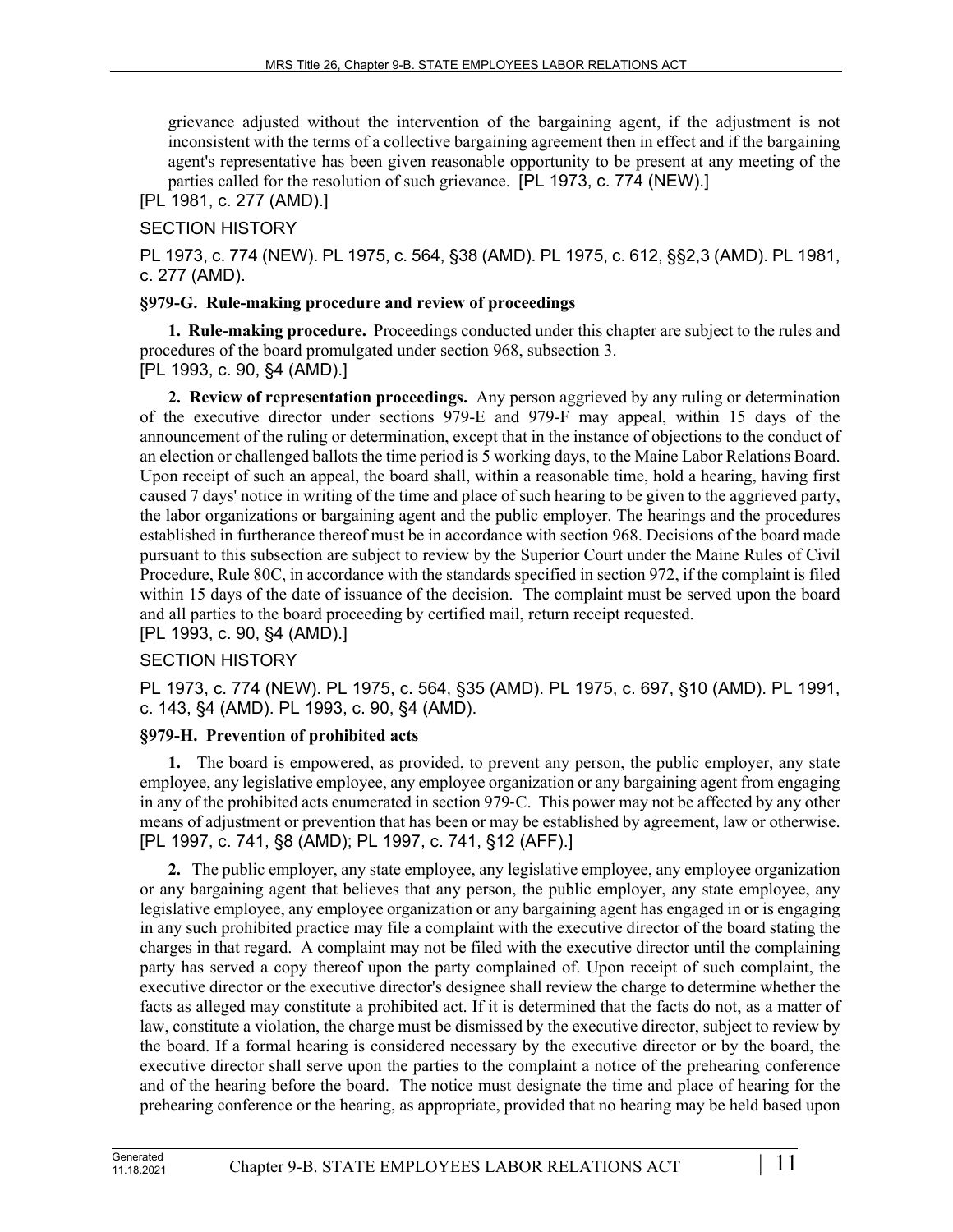any alleged prohibited practice occurring more than 6 months prior to the filing of the complaint with the executive director. The party complained of may file a written answer to the complaint and may appear in person or otherwise and give testimony at the place and time fixed for the hearing. In the discretion of the board, any other person or organization may be allowed to intervene in that proceeding and to present testimony. This subsection does not restrict the right of the board to require the executive director or the executive director's designee to hold a prehearing conference on any prohibited practice complaint prior to the hearing before the board and taking whatever action, including dismissal, attempting to resolve disagreements between the parties or recommending an order to the board, as the executive director or the executive director's designee considers appropriate, subject to review by the board.

### [PL 1997, c. 741, §9 (AMD); PL 1997, c. 741, §12 (AFF).]

**3.** After hearing and argument, if, upon a preponderance of the evidence received, the board shall be of the opinion that any party named in the complaint has engaged in or is engaging in any such prohibited practice, then the board shall in writing state its findings of fact and the reasons for its conclusions and shall issue and cause to be served upon such party an order requiring such party to cease and desist from such prohibited practice and to take such affirmative action, including reinstatement of employees with or without back pay, as will effectuate the policies of this chapter. No order of the board shall require the reinstatement of any individual as an employee who has been suspended or discharged, or the payment to him of any back pay, if such individual was suspended or discharged for cause.

### [PL 1975, c. 623, §39 (AMD).]

**4.** After hearing and argument, if, upon a preponderance of the evidence received, the board shall not be of the opinion that the party named in the complaint has engaged in or is engaging in any such prohibited practice, then the board shall in writing state its findings of fact and the reasons for its conclusions and shall issue an order dismissing said complaint. [PL 1973, c. 774 (NEW).]

**5.** If after the issuance of an order by the board requiring any party to cease and desist or to take any other affirmative action, said party fails to comply with the order of the board, then the party in whose favor the order operates or the board may file a civil action in the Superior Court in Kennebec County, to compel compliance with the order of the board. In such action to compel compliance, the Superior Court shall not review the action of the board other than to determine questions of law. If an action to review the decision of the board is pending at the time of the commencement of an action for enforcement pursuant to this subsection or is thereafter filed, the 2 actions shall be consolidated. [PL 1975, c. 612, §4 (AMD).]

**6.** Whenever a complaint is filed with the executive director of the board, alleging that the public employer has violated section 979–C, subsection 1, paragraph F or alleging that a state employee, a legislative employee or employee organization or bargaining agent has violated section 979‑C, subsection 2, paragraph C, the party making the complaint may simultaneously seek injunctive relief from the Superior Court in the county in which the prohibited practice is alleged to have occurred pending the final adjudication of the board with respect to such matter.

[PL 1997, c. 741, §10 (AMD); PL 1997, c. 741, §12 (AFF).]

**7. Court review.** Either party may seek a review by the Superior Court in Kennebec County of a decision or order of the Maine Labor Relations Board by filing a complaint in accordance with the Maine Rules of Civil Procedure, Rule 80C, if the complaint is filed within 15 days of the date of issuance of the decision. The complaint must be served upon the board and all parties to the board proceeding by certified mail, return receipt requested. Upon the filing of the complaint, the court shall set the complaint down for hearing and shall cause all interested parties and the board to be notified. The hearing may be advanced on the docket and receive priority over other cases when the court determines that the interests of justice so require. Pending review and upon application of any party in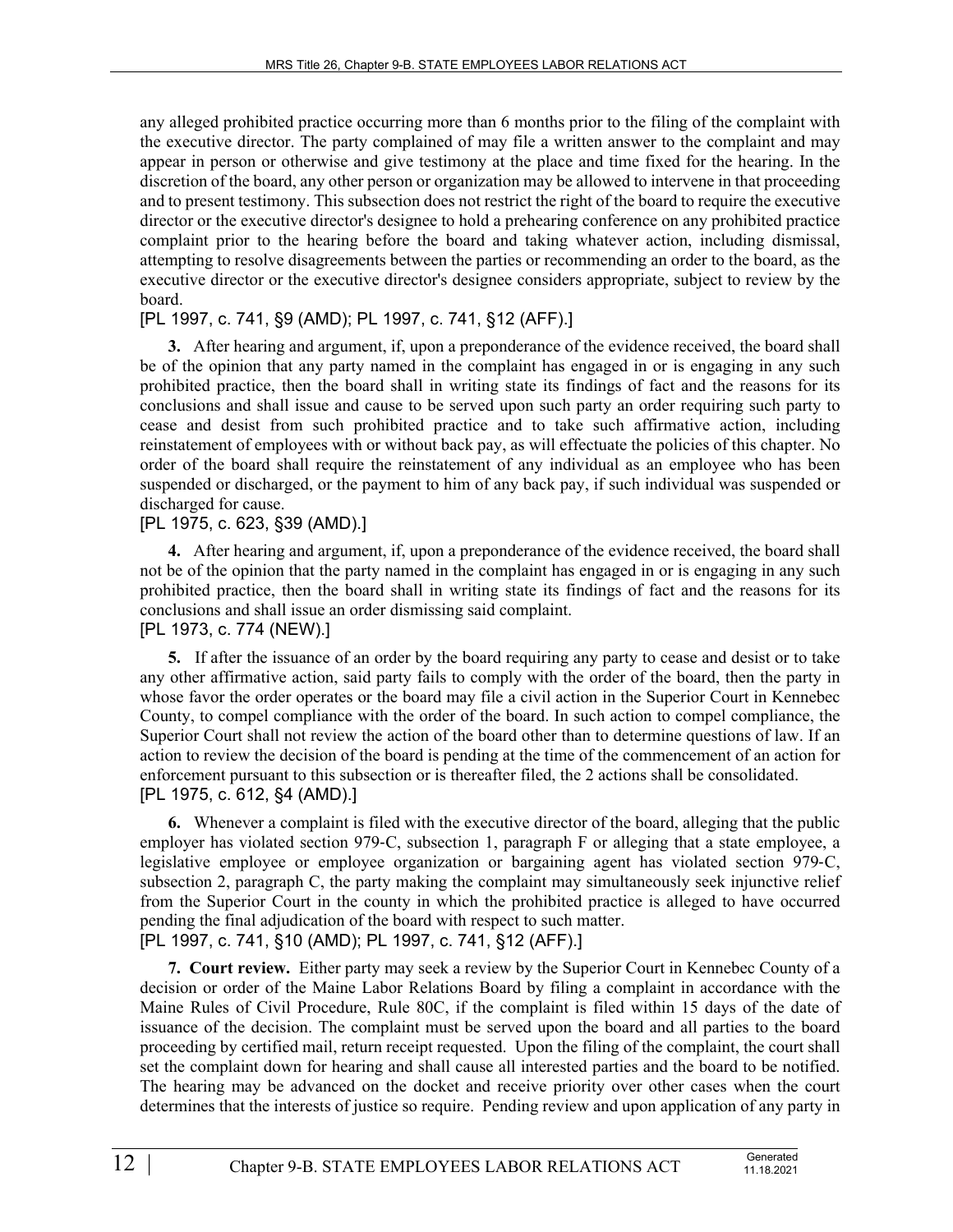interest, the court may grant such temporary relief or restraining order and may impose such terms and conditions as it determines just and proper; except that the board's decision or order is not stayed except when it is clearly shown to the satisfaction of the court that substantial and irreparable injury will be sustained or that there is a substantial risk of danger to the public health or safety. The executive director shall forthwith file in the court the record in the proceeding certified by the executive director or a member of the board. The record must include all documents filed in the proceeding and the transcript, if any. After hearing, the court may enforce, modify, enforce as so modified or set aside in whole or in part the decision of the board, except that the finding of the board on questions of fact is final unless shown to be clearly erroneous. Any appeal to the Law Court must be the same as an appeal from an interlocutory order under section 6.

# [PL 2011, c. 559, Pt. A, §27 (AMD).]

**8.** In any judicial proceeding authorized by this subsection in which injunctive relief is sought, sections 5 and 6 shall apply, except that neither an allegation nor proof of unavoidable substantial and irreparable injury to the complainant's property shall be required to obtain a temporary restraining order or injunction.

[PL 1973, c. 774 (NEW).]

# SECTION HISTORY

PL 1973, c. 774 (NEW). PL 1975, c. 564, §36 (AMD). PL 1975, c. 612, §4 (AMD). PL 1975, c. 623, §39 (AMD). PL 1975, c. 697, §§11,12 (AMD). PL 1991, c. 143, §5 (AMD). PL 1993, c. 90, §5 (AMD). PL 1997, c. 741, §§8-10 (AMD). PL 1997, c. 741, §12 (AFF). PL 2011, c. 559, Pt. A, §27 (AMD).

# **§979-I. Hearings**

**1.** Hearings conducted by the board shall be informal and the rules of evidence prevailing in judicial proceedings shall not be binding. Any and all documentary evidence and other evidence deemed relevant by the board may be received.

# [PL 1973, c. 774 (NEW).]

**2.** The chairman shall have the power to administer oaths and to require by subpoena the attendance and testimony of witnesses, the presentation of books, records and other evidence relative or pertinent to the issues presented to the board for determination. Witnesses subpoenaed by the board shall be allowed the same fees as are paid to witnesses in the Superior Court. These fees, together with all necessary expenses of the board, shall be paid by the Treasurer of State on warrants drawn by the State Controller.

# [PL 1973, c. 774 (NEW).]

# SECTION HISTORY

PL 1973, c. 774 (NEW).

# **§979-J. Reports**

**1.** The board shall annually, on or before the first day of July, make a report to the Governor. The appropriation for the board and the executive director shall be included in the budget of the Department of Labor and authorization for expenditures shall be the responsibility of the chairman or executive director. The board shall prepare a biennial budget for submission to the Legislature for appropriations sufficient to carry out its duties. Authorization for expenditures shall be the responsibility of the board. All expenses of the board and its staff, including all necessary travelling and subsistence expenses, shall be paid on presentation of itemized vouchers therefor approved by the board or the executive director. [PL 1981, c. 168, §8 (AMD).]

**2.** The board shall have the authority to recommend to the Legislature changes or additions to this chapter or to related enactments of law.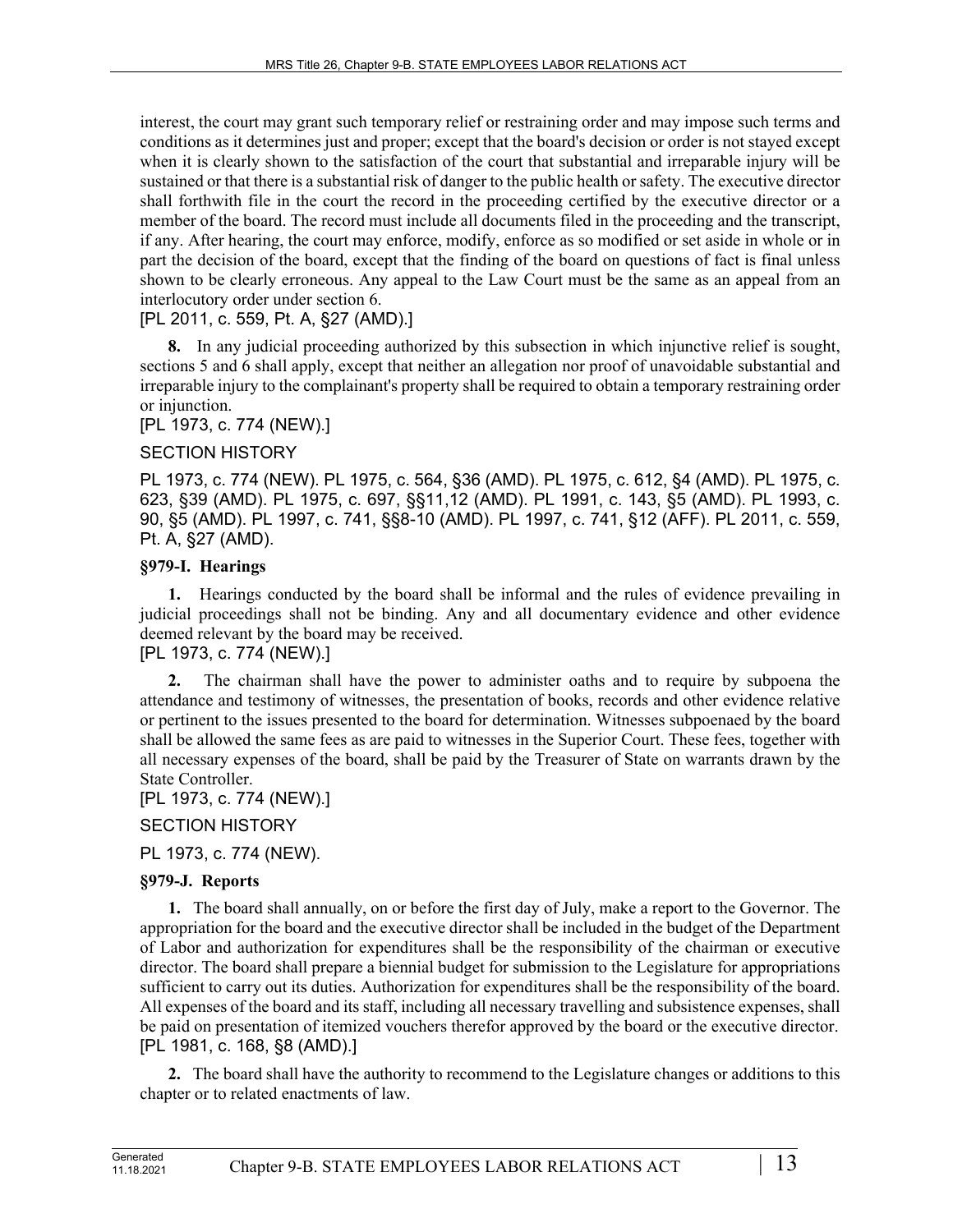### [PL 1973, c. 774 (NEW).]

#### SECTION HISTORY

PL 1973, c. 774 (NEW). PL 1975, c. 564, §37 (AMD). PL 1975, c. 612, §5 (AMD). PL 1975, c. 771, §284 (AMD). PL 1981, c. 168, §8 (AMD).

#### **§979-K. Grievance arbitration**

An agreement between a bargaining agent and the public employer may provide for binding arbitration as the final step of a grievance procedure, provided that any such grievance procedure shall be exclusive and shall supersede any otherwise applicable grievance procedure provided by law. If no such provision is contained in the collective bargaining agreement, the parties shall submit their differences for resolution by the State Civil Service Appeals Board. [PL 1985, c. 785, Pt. B, §118 (AMD).]

### SECTION HISTORY

PL 1973, c. 774 (NEW). PL 1981, c. 289, §12 (AMD). PL 1985, c. 785, §B118 (AMD).

#### **§979-L. Suits by and against unincorporated employee organizations**

In any judicial proceeding brought under this chapter or to enforce any of the rights guaranteed by this chapter, any unincorporated employee organization may sue or be sued in the name by which it is known. [PL 1973, c. 774 (NEW).]

### SECTION HISTORY

PL 1973, c. 774 (NEW).

### **§979-M. Review of arbitration awards**

**1.** Either party may seek a review by the Superior Court of a binding determination by an arbitration panel. Such review shall be sought in accordance with Rule 80B of the Maine Rules of Civil Procedure.

### [PL 1973, c. 774 (NEW).]

**2.** In the absence of fraud, the binding determination of an arbitration panel or arbitrator shall be final upon all questions of fact.

[PL 1973, c. 774 (NEW).]

**3.** The court may, after consideration, affirm, reverse or modify any such binding determination or decision based upon an erroneous ruling or finding of law. An appeal may be taken to the law court as in any civil action.

### [PL 1973, c. 774 (NEW).]

### SECTION HISTORY

PL 1973, c. 774 (NEW).

#### **§979-N. Separability**

**1.** If any clause, sentence, paragraph or part of this chapter, or the application thereof to any person or circumstances, shall, for any reason, be adjudged by a court of competent jurisdiction to be invalid, such judgment shall not affect, impair or invalidate the remainder of this chapter and the application of such provision to other persons or circumstances, but shall be confined in its operation to the clause, sentence, paragraph or part thereof, directly involved in the controversy in which such judgment shall have been rendered and to the person or circumstances involved. It is hereby declared to be the legislative intent that this chapter would have been adopted had such invalid provisions not been included.

[PL 1973, c. 774 (NEW).]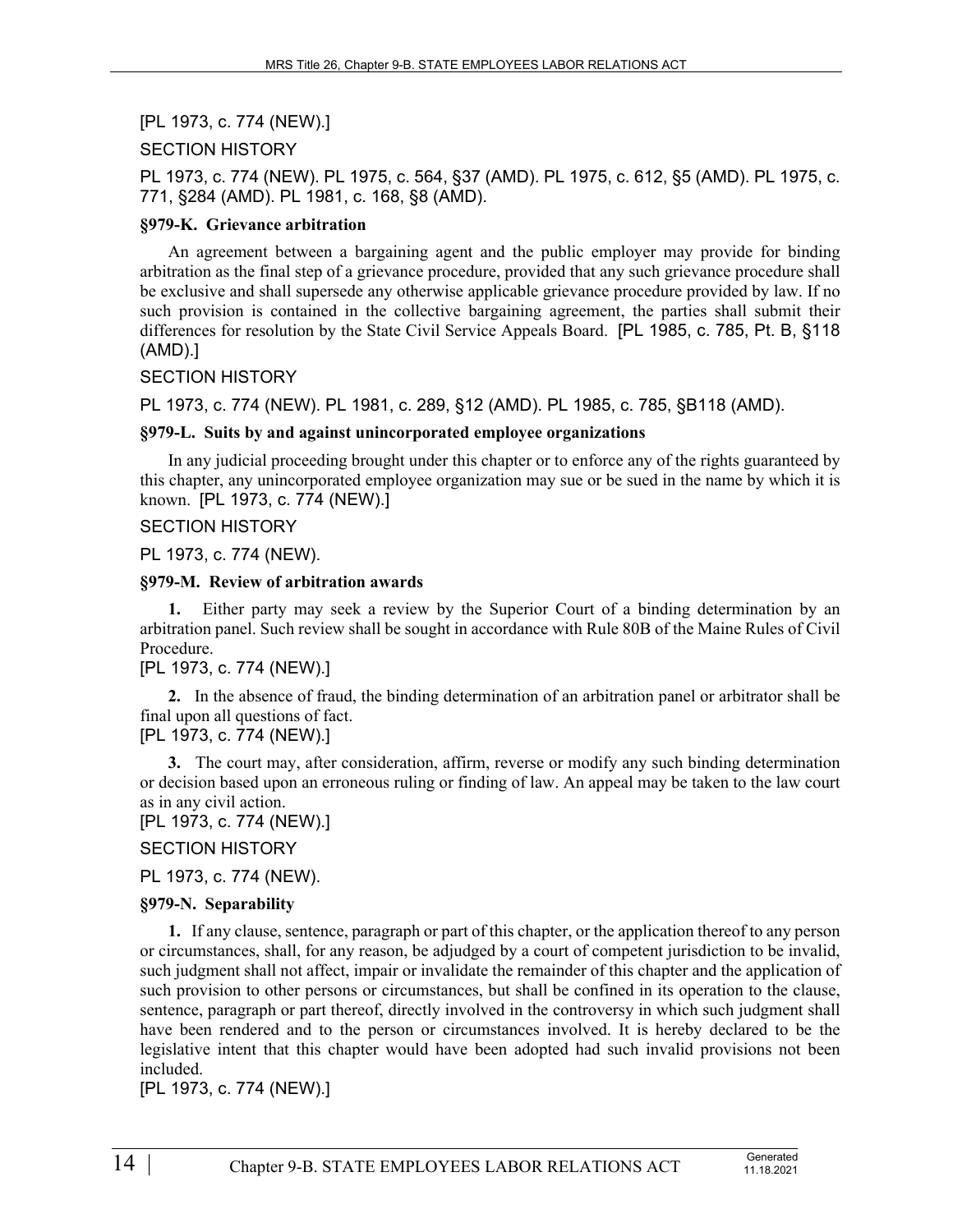**2.** Nothing in this chapter or any contract negotiated pursuant to this chapter shall in any way be interpreted or allowed to restrict or impair the eligibility of the State of Maine or any of its agencies in obtaining the benefits under any federal grant in aid or assistance programs.

[PL 1973, c. 774 (NEW).]

SECTION HISTORY

PL 1973, c. 774 (NEW).

### **§979-O. Name**

The name of the Public Employees Labor Relations Board is changed to the Maine Labor Relations Board. Whenever the name Public Employees Labor Relations Board appears in law, it shall be construed to mean Maine Labor Relations Board. [PL 1975, c. 564, §38 (NEW).]

### SECTION HISTORY

PL 1975, c. 564, §38 (NEW).

### **§979-P. Publication of initial proposals**

Either party to negotiations may publicize the parties' written initial collective bargaining proposals. No proposal may be publicized until 10 days after both parties have made their initial proposal. [PL 1979, c. 125, §2 (NEW).]

SECTION HISTORY

PL 1979, c. 125, §2 (NEW).

### **§979-Q. Separation of roles**

### **(REPEALED)**

SECTION HISTORY

PL 1985, c. 785, §B119 (NEW). PL 1987, c. 673, §2 (AMD). PL 2007, c. 240, Pt. HH, §15 (RP).

### **§979-R. Continuation of grievance arbitration provisions**

**1. Contract signed before October 1, 2005.** If a contract between a public employer and a bargaining agent signed prior to October 1, 2005 expires prior to the parties' agreement on a new contract, the grievance arbitration provisions of the expired contract pertaining to disciplinary action remain in effect until the parties execute a new contract.

[PL 2005, c. 324, §2 (NEW).]

**2. Contract signed after October 1, 2005.** If a contract between a public employer and a bargaining agent signed after October 1, 2005 expires prior to the parties' agreement on a new contract, the grievance arbitration provisions of the expired contract remain in effect until the parties execute a new contract. In any arbitration that is conducted pursuant to this subsection, an arbitrator shall apply only those provisions enforceable by virtue of the static status quo doctrine and may not add to, restrict or modify the applicable static status quo following the expiration of the contract unless the parties have otherwise agreed in the collective bargaining agreement. All such grievances that are appealed to arbitration are subject exclusively to the grievance and arbitration process contained in the expired agreement, and the board does not have jurisdiction over such grievances. The arbitrator's determination is subject to appeal, pursuant to the Uniform Arbitration Act. Disputes over which provisions in an expired contract are enforceable by virtue of the static status quo doctrine first must be resolved by the board, subject to appeal pursuant to applicable law. The grievance arbitration is stayed pending resolution of this issue by the board. The board may adopt rules as necessary to establish a procedure to implement the intent of this section. Rules adopted pursuant to this subsection are routine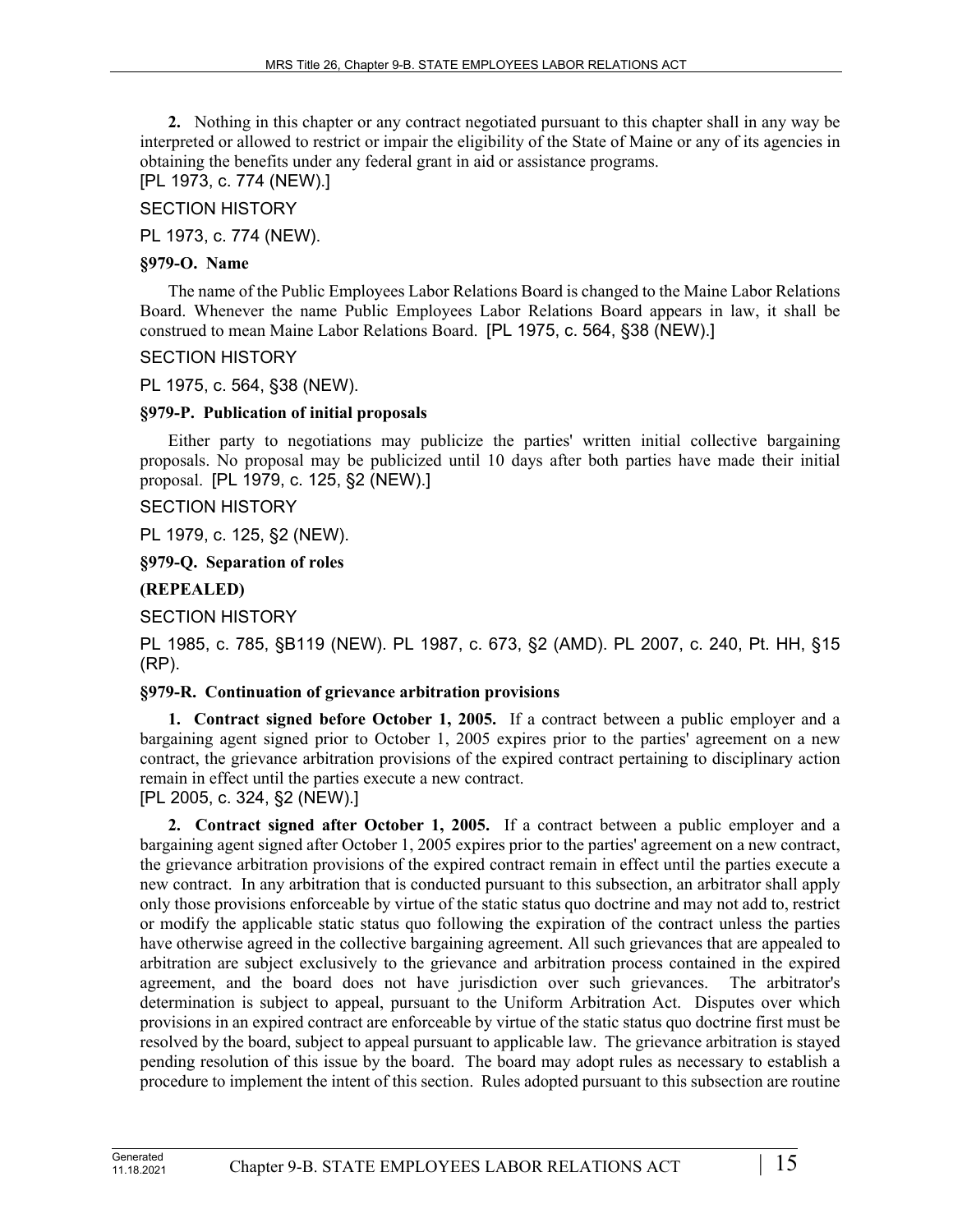technical rules as defined in Title 5, chapter 375, subchapter 2-A. Nothing in this subsection expands, limits or modifies the scope of any grievance arbitration provisions, including procedural requirements. [PL 2005, c. 324, §2 (NEW).]

### SECTION HISTORY

PL 1997, c. 773, §5 (NEW). PL 1997, c. 773, §7 (AFF). PL 2005, c. 324, §2 (RPR).

### **§979-S. Representation of employees in certain limited-period positions**

This section governs limited-period positions created for former regular employees of the State who are receiving workers' compensation payments from the State when creation of the positions will enable those employees to return to productive employment with the State. A person placed in such a limited-period position retains the employment and bargaining unit status that person had attained under this chapter prior to the injury that resulted in workers' compensation payments. The scope of representation by the bargaining agent is limited to terms and conditions of employment unrelated to work capacity, the rehabilitation effort or any other matter prescribed or controlled by workers' compensation law unless such terms are specifically negotiated as authorized by Title 39‑A, section 110. This section may not be construed to authorize the creation of limited-period positions or to limit the employee's right to designate the employee's collective bargaining agent as that employee's representative concerning matters arising under workers' compensation laws. [PL 2001, c. 427, §1 (NEW); PL 2001, c. 427, §2 (AFF).]

### SECTION HISTORY

PL 2001, c. 427, §1 (NEW). PL 2001, c. 427, §2 (AFF).

### **§979-T. Bargaining agent access**

**1. Bargaining agent access to employees.** Public employers shall provide to a bargaining agent access to members of the bargaining unit that the bargaining agent exclusively represents. Access must include, but is not limited to, the following:

A. The right to meet with individual employees on the premises of the public employer's workplace during the work day to investigate and discuss grievances, workplace-related complaints and other workplace issues; [PL 2019, c. 389, §2 (NEW).]

B. The right to conduct workplace meetings during lunch and other breaks, and before and after the work day, on the public employer's premises to discuss workplace issues, collective bargaining negotiations, the administration of collective bargaining agreements and other matters related to the duties of a bargaining agent and internal bargaining agent matters involving the governance or the business of the bargaining agent; [PL 2019, c. 389, §2 (NEW).]

C. The right to meet with newly hired employees, without charge to the pay or leave time of the employees, for a minimum of 30 minutes or for an amount of time agreed upon by all parties, not later than 10 calendar days after receipt of the information provided pursuant to subsection 2, during new employee orientations or, if the employer does not conduct new employee orientations, at individual or group meetings; and [PL 2019, c. 389, §2 (NEW).]

D. The right to use the e-mail system of a public employer to communicate with bargaining unit members regarding official bargaining agent matters including, but not limited to, elections, meetings and social activities, as long as the use of the e-mail system does not create an unreasonable burden on the public employer's network capabilities or system administration. [PL 2019, c. 389, §2 (NEW).]

[PL 2019, c. 389, §2 (NEW).]

**2. Bargaining agent access to employee information.** Public employers shall provide to a bargaining agent access to information about members of the bargaining unit that the bargaining agent exclusively represents, as follows.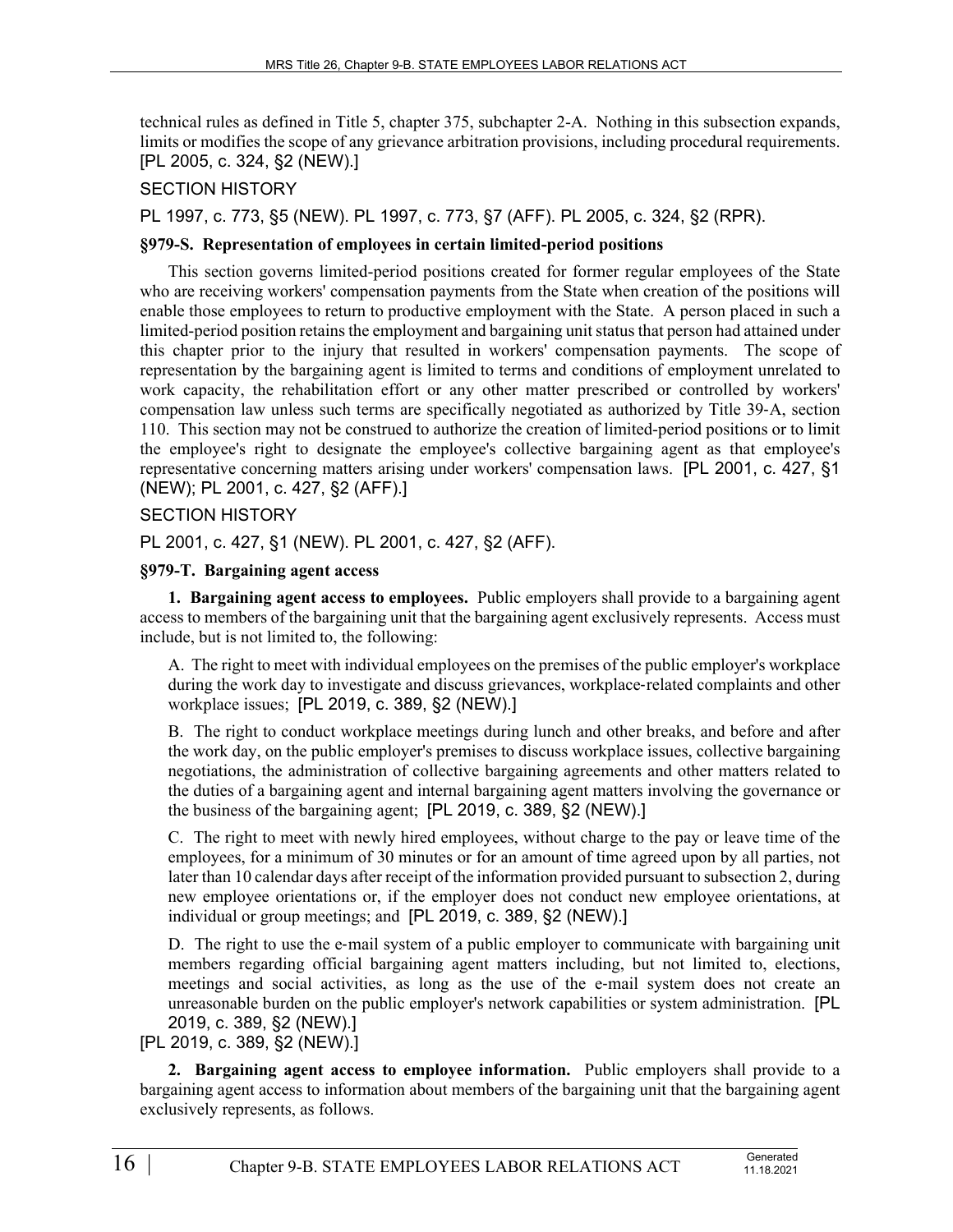A. Not later than 30 calendar days after the date a prospective school employee accepts an offer of employment or not later than 30 calendar days after the date of hire for all other state employees and legislative employees, public employers shall provide the following information to a bargaining agent in spreadsheet file format or another format agreed to by the bargaining agent:

- (1) Name;
- (2) Job title;
- (3) Workplace location;
- (4) Home address;
- (5) Work telephone numbers;
- (6) Home telephone and personal cellular telephone numbers, if known;
- (7) Work e‑mail address;
- (8) Personal e‑mail address, if known; and
- (9) Date of hire. [PL 2019, c. 389, §2 (NEW).]

B. The following are not public records as defined in Title 1, section 402, subsection 3 and are confidential and may not be disclosed by the public employer, except as provided in paragraph A:

(1) Home addresses, home or personal telephone numbers, personal e‑mail addresses and dates of birth of employees;

(2) Names of employees within a bargaining unit; and

(3) Communications between a bargaining agent and its members. [PL 2019, c. 389, §2 (NEW).]

[PL 2019, c. 389, §2 (NEW).]

**3. Bargaining agent access to government buildings and facilities.** The bargaining agent has the right to use government buildings and other facilities that are owned or leased by government entities to conduct meetings with bargaining unit members regarding bargaining negotiations, the administration of collective bargaining agreements, the investigation of grievances, other workplace-related complaints and issues and internal matters involving the governance or business of the bargaining agent, as long as that use does not interfere with governmental operations. A bargaining agent conducting a meeting in a government building or facility pursuant to this section may be charged for maintenance, security and other costs related to the use of the government building or facility that would not otherwise be incurred by the government entity.

[PL 2019, c. 389, §2 (NEW).]

**4. Employee may opt out.** After an initial meeting pursuant to subsection 1, paragraph C, an employee may opt out of receiving any further communications from a bargaining agent or allowing a bargaining agent to have any further access to that employee's information described in subsection 2, paragraph A, except for communications related to direct representation of that employee by a bargaining agent.

[PL 2019, c. 389, §2 (NEW).]

**5. Selling or sharing nonmember data prohibited.** A bargaining agent may not sell or share the information provided in accordance with subsection 2, paragraph A of an employee who is not a member of an employee organization except for the purpose of fulfilling the agent's collective bargaining obligations.

[PL 2019, c. 389, §2 (NEW).]